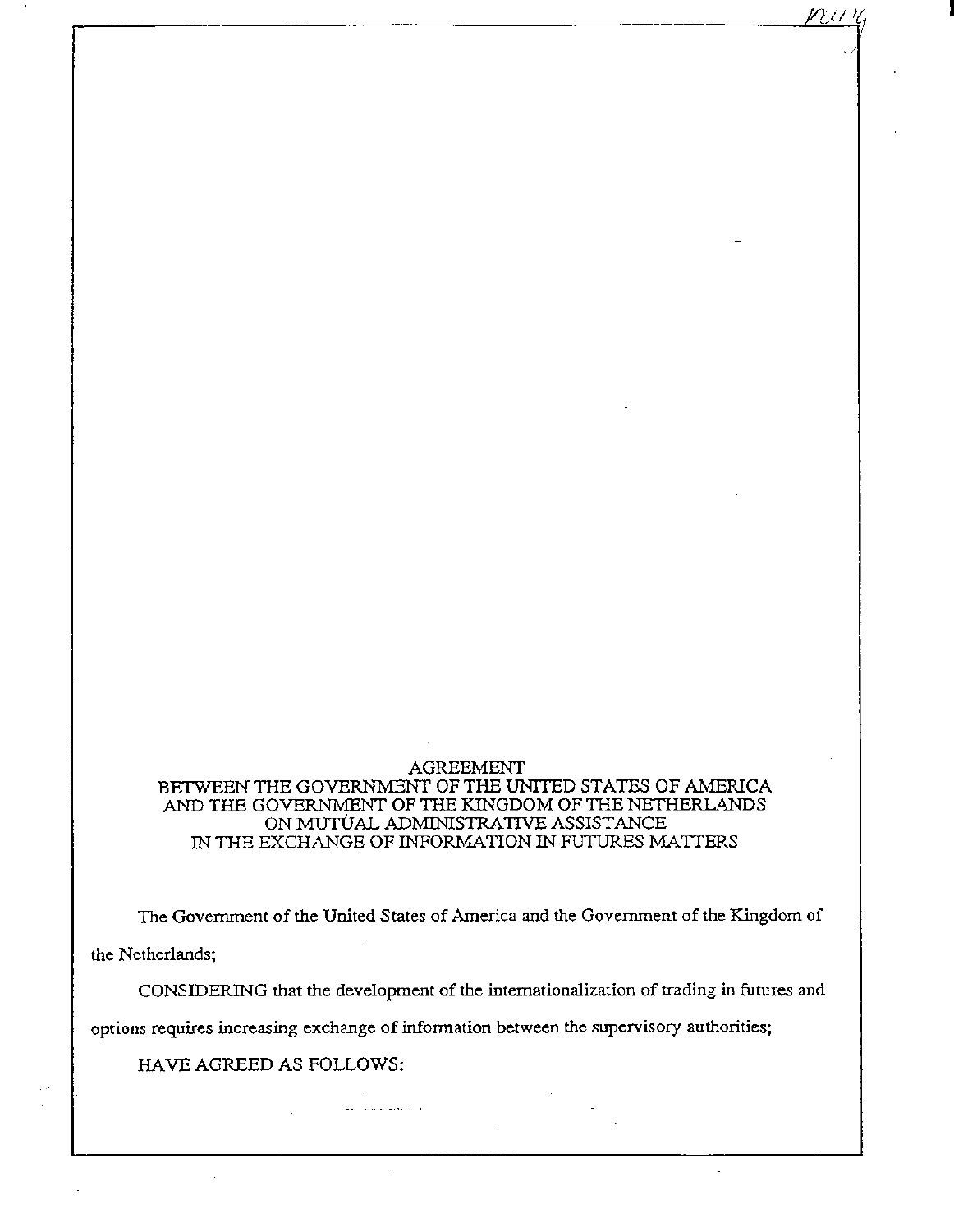## ARTICLE 1- DEFINTTIONS

- 1. For the purpose of this Agreement:
	- a. the term "Competent Authority" means:
		- for the Government of the United States of America, the United States Commodity Futures Trading Commission ("Commission") or the Commission's designee and other authorities designated by the United States Government;
		- for the Government of the Kingdom of the Netherlands, the Minister of Finance or the Minister's designee;
	- b. the term "futures contract" means any agreement, transaction involving or contract for the purchase or sale of a commodity, including any financial instrument or index, for future delivery within the jurisdiction of the Competent Authority of a Requested State;
	- c. the term "option contract" means any agreement, transaction involving or contract or transaction which is of the character of, or is commonly known to the futures markets as an option, bid, offer, put, or call, within the jurisdiction of the Competent Authority of a Requested State;
	- d. "futures business" means the business of:

(i) purchasing or selling futures or option contracts for such person's own account;

(ii) purchasing or selling futtues or option contracts for the account of any other person;

(iii) soliciting or accepting orders from any other person for the purchase or sale of a futures or option contract;

- 2 -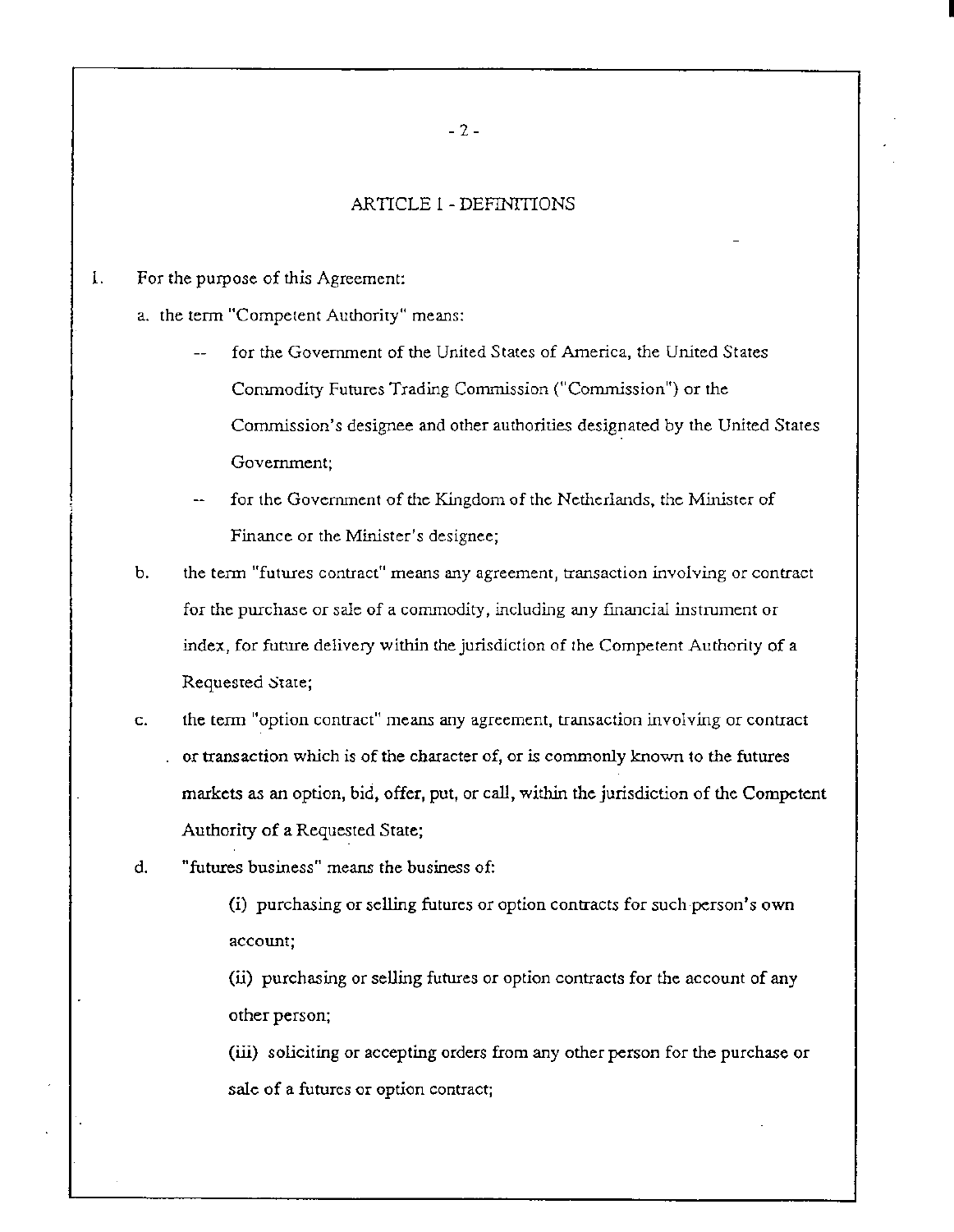(iv) accepting money, securities, property or anything of value from any other person to margin, guarantee or secure a futures or option trade or contract; (v) advising any other person, directly or indirectly, as to the value or the advisability of trading in any futures or option contract, or promulgating analyses or reports concerning the foregoing;

(vi) collecting, executing or transmitting orders given by any person in connection with futures or option contracts;

(vii) engaging in a business in the nature of an investment trust, syndicate or other similar enterprise and soliciting, accepting or receiving in connection therewith anything of value for the purpose of trading in futures or option contracts; or

(viii) equivalent activities conducted by persons or entities; and

- e. the term "futures exchange" means a market, including an over-the-counter market, for futures or option contracts which is recognized, regulated or supervised by the Competent Authorities.
- 2. For the purpose of this Agreement, the terms herein shall be deemed to be defined in accordance with the relevant laws of the jurisdiction of the Competent Authority of the Requesting State.

## ARTICLE 2- SCOPE OF ASSISTANCE

1. Each Competent Authority undertakes, in accordance with the provisions of this Agreement, to provide the Competent Authority of the other Contracting Party with the

- 3 -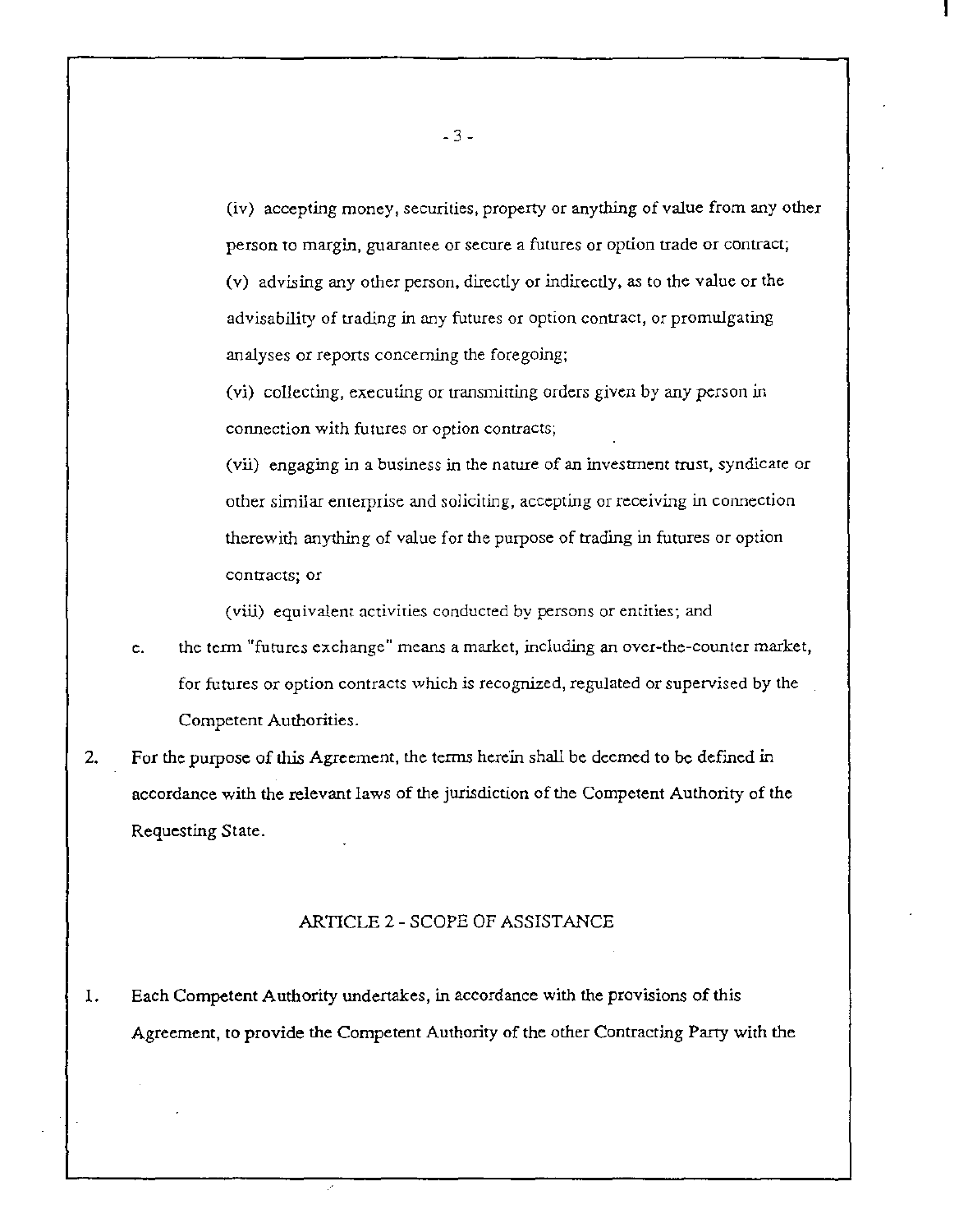greatest possible measure of mutual administrative assistance in obtaining and exchanging information relating to the administration and enforcement of the other's futures and options laws and regulations.

2. The assistance available under this Agreement includes but is not limited to:

- a. obtaining and providing information and docwnents by the Competent Authority of the Requested State;
- b. taking statements of persons by the Competent Authority of the Requested State; and
- c. conducting compliance inspections or examinations of futures businesses by the Competent Authority of the Requested State.
- 3. In particular, each Competent Authority shall give assistance to the other Competent Authority in obtaining and exchanging information that is relevant to the laws and regulations of the Requesting Competent Authority concerning:
	- a. the granting of licenses, waivers or exemptions for the conduct of futures business;
	- b. the observance of the laws and regulations applicable to futures business;
	- c. the observance of the laws and regulations applicable to futures exchanges;
	- d. the observance of the regulations of futures exchanges by their members; and
	- e. the prevention and detection of futures and option fraud and other irregularities in connection with the offer, purchase or sale of any futures or option contract.

### ARTICLE 3 - GENERAL PRJNCIPLES

1. All requests for information or assistance pursuant to this Agreement shall be made and executed through a Competent Authority for each Contracting Party. The Competent Authorities of the Contracting Parties shall communicate directly with each other for the

-4-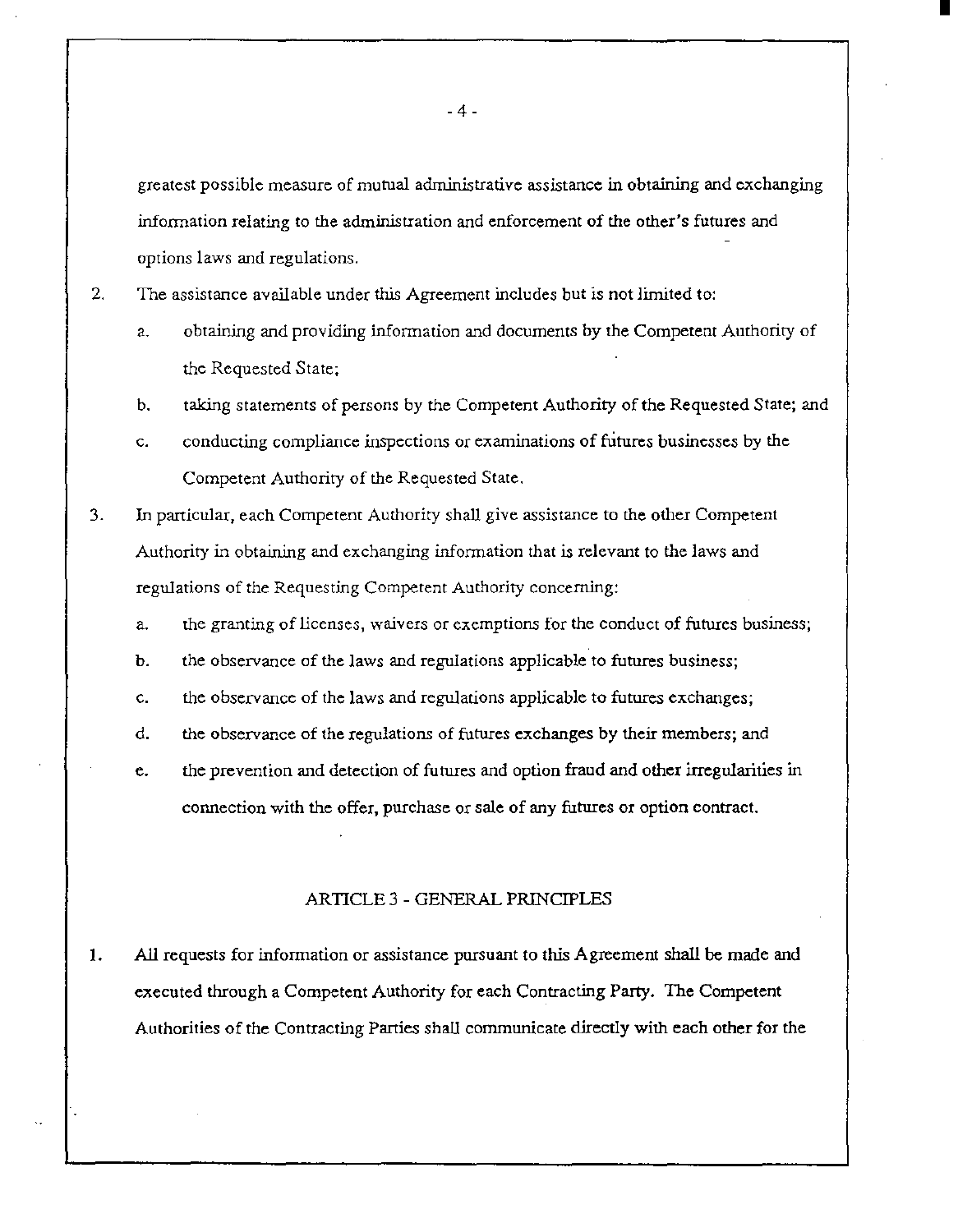purpose of carrying out the provisions of this Agreement. Notwithstanding these principles:

- a. each Competent Authority may communicate from its own territory with any person in the territory of the other Contracting Party who voluntarily agrees to provide the information or docwnents requested; and
- b. requests by a Competent Authority for information that is available from any public source in the territory of the other Contracting Party may be communicated on an informal basis without compliance with the terms of this Agreement.
- 2. The provisions of this Agreement will not give rise to a right, directly or indirectly, on the part of any person other than the Competent Authorities, to obtain, suppress or exclude any information or to challenge the execution of a request for assistance under this Agreement, without prejudice to the constitutional law of the Contracting Panies.
- 3. The Competent Authority of the Requested State may refuse to comply with a request for assistance on the grounds that:
	- a. such compliance would prejudice the security or other essential public interest of the Requested State; or
	- b. such compliance would interfere with an ongoing investigation being conducted by the Requested State.

### ARTICLE 4- REQUESTS FOR ASSISTANCE

- 1. Requests for assistance shall be made in writing and shall be reasoned. Requests shall be addressed to the contact officers, designated by the Competent Authorities.
- 2. Requests shall specify:
	- a. the information which is sought, the persons or entities which may be in possession of the information, and the place where the information may be available;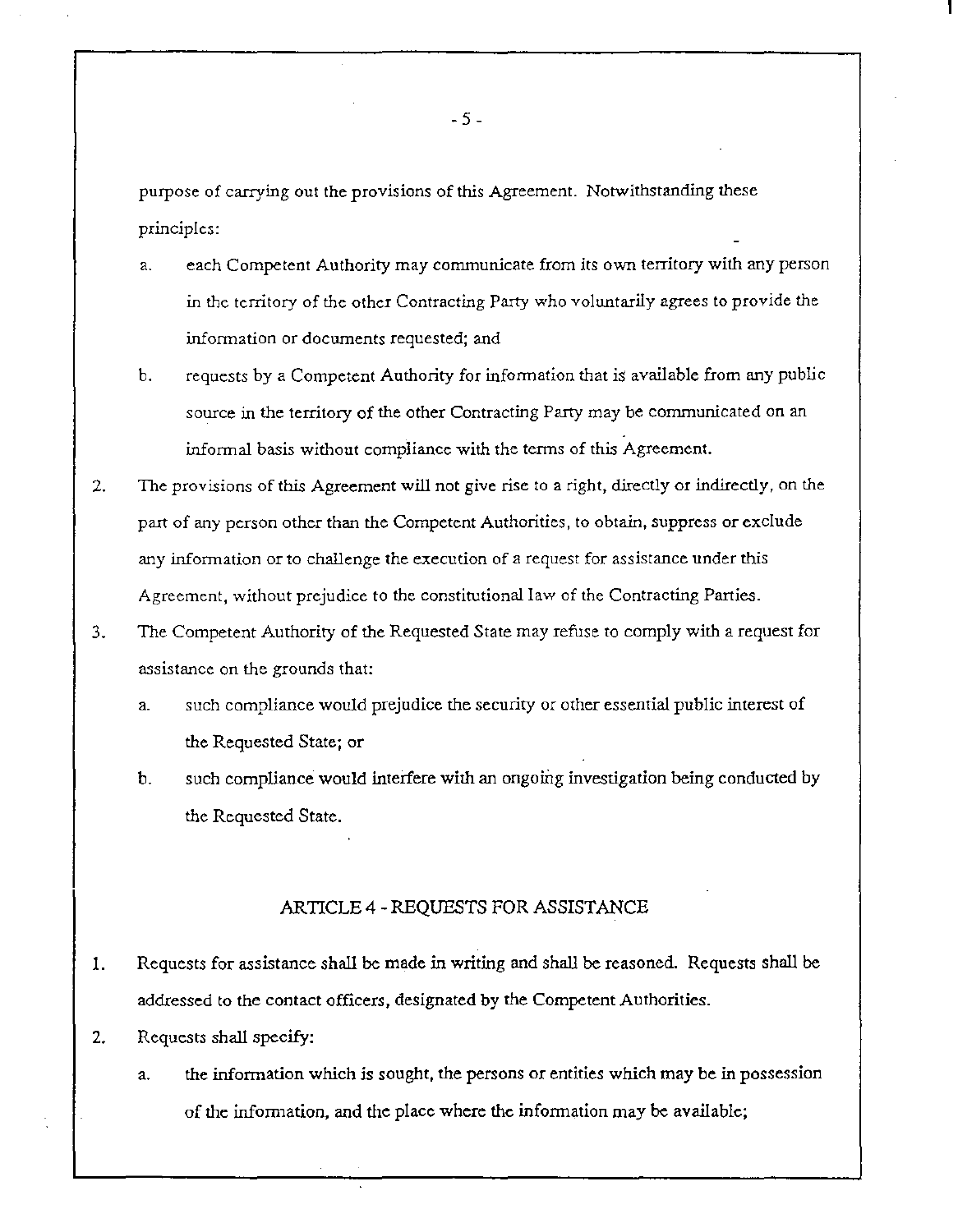- b. a general description of the matter which is the subject of the request and the purpose for which the information is sought;
- c. the reason for requesting the information;
- d. the legal provisions relating to the matter; and
- e. the desired time period for the reply and, in cases of urgency, the justification therefor.
- 3. In the event of urgency, requests for assistance and replies may. be effected by swnmary procedures or by means of communication other than the exchange of written information, provided that all communications are confirmed in the manner prescribed in this Article.

### ARTICLE *5* - EXECUTION OF REQUESTS

- 1. The Competent Authority of the Requested State shall deal with the request for assistance within a reasonable period.
- 2. Requests shall be executed in accordance with the laws and procedures of the Requested. State.
- 3. The Competent Authority of the Requested State shall obtain the information requested by the Competent Authority of the Requesting State. The information shall be obtained in conformance with paragraph 2 and, in so far as *it* is reasonably possible to do so, *in* the form and pursuant to the pfocedures desired by that Authority, including requiring statements of persons.
- 4. The Competent authority of the Requested State shall, upon request, in so far as it is reasonably necessary to do so, conduct examinations of the books and records of a futures business or its custodian or agent.
- *5.* At the time a request is being executed, the Competent Authority of the Requested State may permit the presence of persons designated by the Competent Authority of the Requesting State. Those designated persons shall be allowed to formulate questions to be asked at the execution of the request.

- 6-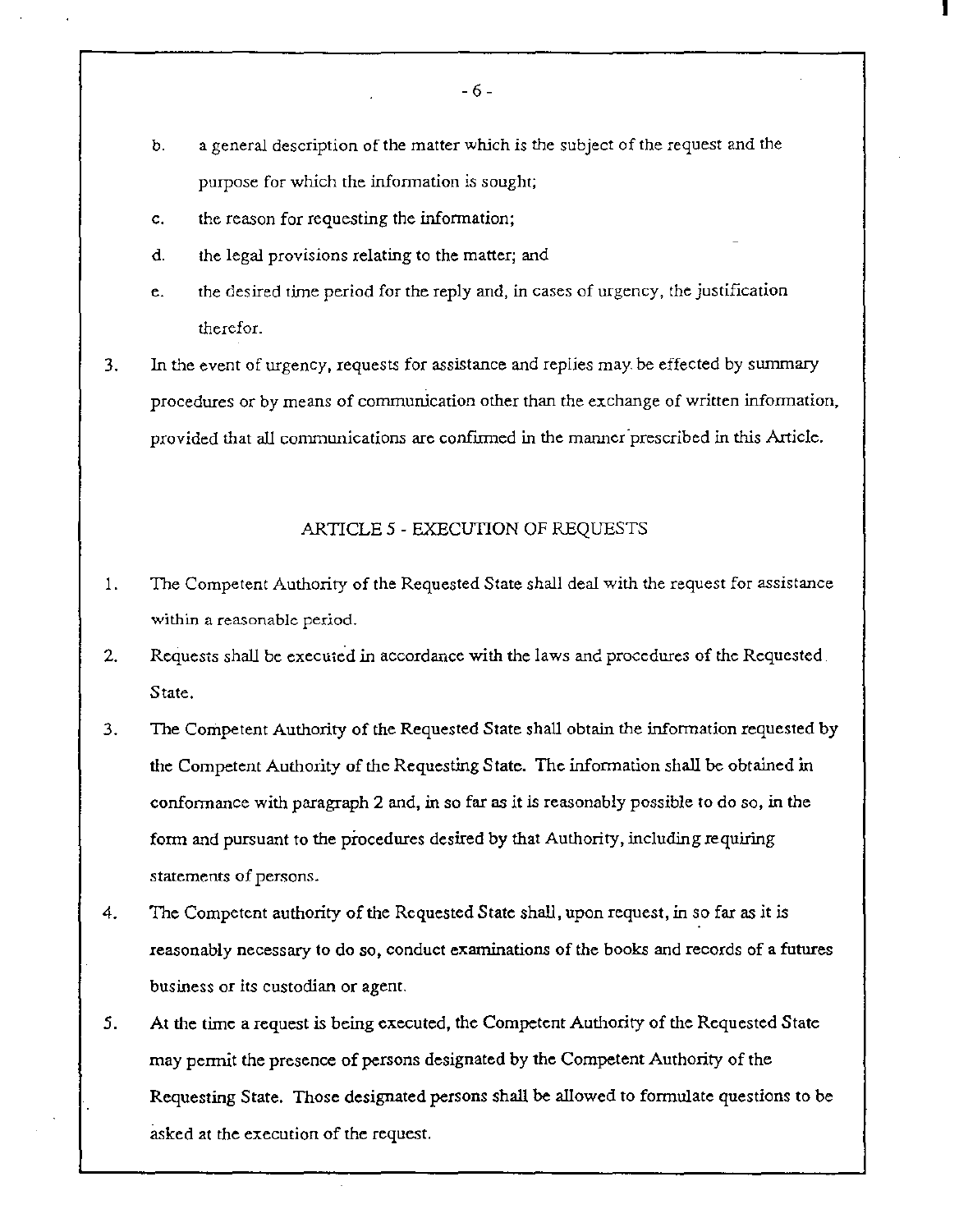#### ARTICLE 6 - PERMISSIBLE USE OF INFORMATION

The Competent Authority of the Requesting State may use the information supplied only for the use indicated in its request:

- a. With respect to the use of information in criminal proceedings, prior approval of the Competent Authority of the Requested State shall be obtained.
- b. With respect to all other uses of information, the Competent Authority of the Requesting State must inform the Competent Authority of the Requested State before using the information supplied for reasons other than those indicated in its initial request. The Competent Authority of the Requested State may oppose such other use only in cases where such use would not be in the interest of the administration and enforcement of futures laws and regulations or when the circumstances mentioned in paragraph 3 of Article 3 are applicable. Unless such opposition is made within fourteen days of the receipt of the notification of the intended use of the Competent Authority of the Requesting Stare, the information may be used in the manner specified in the notification.

# ARTICLE 7 -CONFIDENTIALITY

1. Except as contemplated in Article 6, each Competent Authority will maintain the secrecy, to the extent permitted by law, of the request for assistance, the component parts of the request and the information gathered and provided pursuant to the request. Such secrecy may be waived, to the extent permitted by law, by the mutual agreement of the Competent Authorities of the Requesting and the Requested States.

- 7-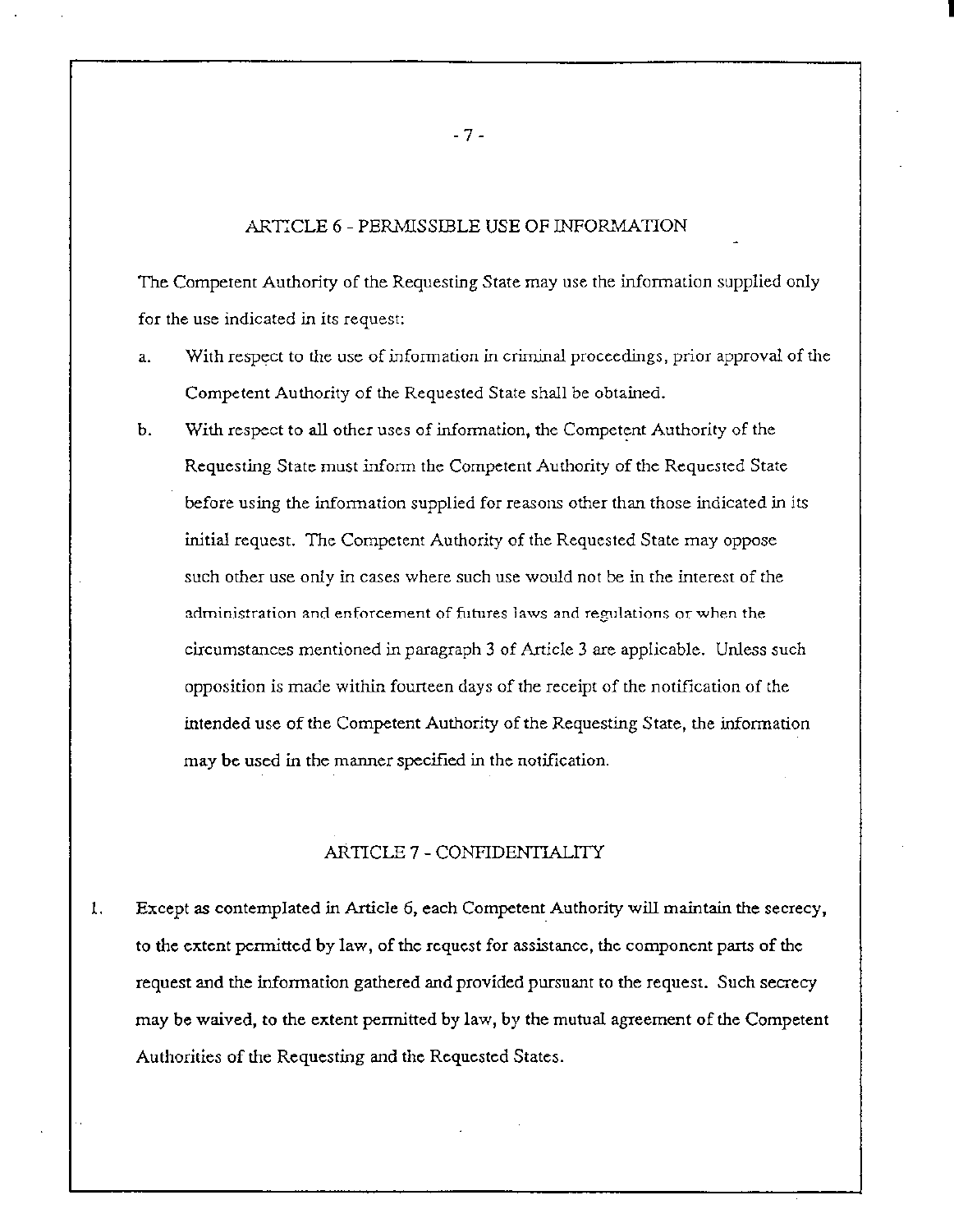2. When the Requesting Competent Authority has terminated the matter for which assistance has been requested under this Agreement, upon request of the Requested Competent Authority, it will return to the Requested Competent Authority, to the extent permitted by law, all documents and copies thereof and other material disclosing the contents of such documents not already disclosed in proceedings referred to in Article 6, or pursuant to paragraph 1 of this Article, other than material which is generated as part of the deliberative or internal analytical process of the Requesting Competent Authority.

## ARTICLE 8 - EFFECT ON OTHER AGREEMENTS

- 1. Mutual cooperation in criminal matters between the Contracting Parties shall continue to be governed exclusively by the Treaty between the United States of America and the Kingdom of the Netherlands on Mutual Assistance in Criminal Matters of June 12, 1981.
- 2. Prior approval by the Competent Authority of the Requested State is required for the use in a criminal proceeding of information that previously has been exchanged under this Agreement.

### ARTICLE 9- COSTS

1. If it appears that responding to an individual request for assistance under this Agreement will involve substantial costs being incurred by the Competent Authority of the Requested State, the Competent Authorities of both States shall establish a cost sharing arrangement before further effecting the request for assistance.

- 8 -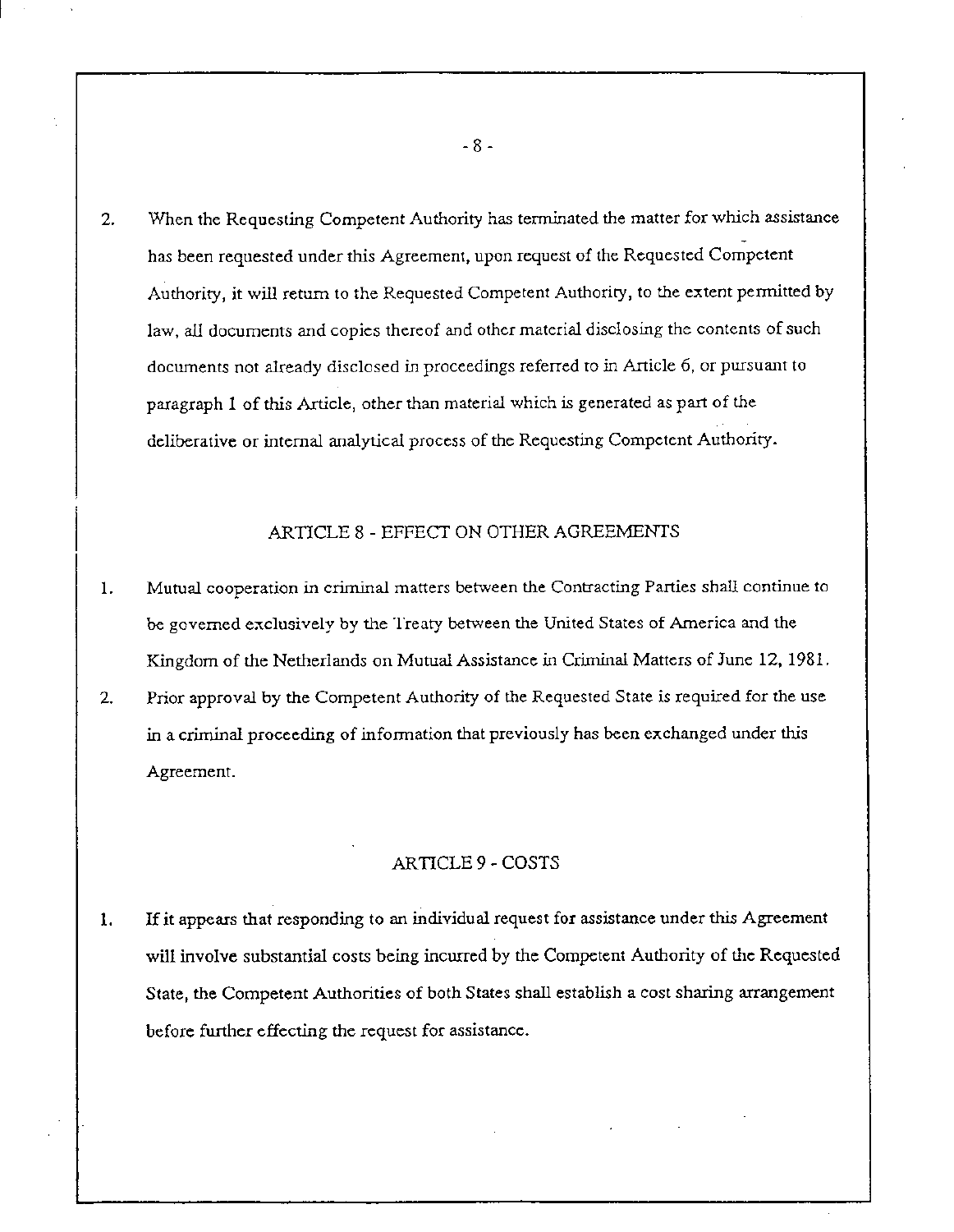2. If, in general, the execution of *this* Agreement leads to costs being incurred mainly and substantially by one of the Competent Authorities, the Competent Authorities of the Contracting Parties concerned shall conclude a general cost sharing arrangement.

### ARTICLE 10- CONSULTATION

- 1. The Competent Authorities will engage in consultations with respect to this Agreement with a view to improving its operation and to resolving any matters which may arise. In particular, the Competent Authorities will consult upon request in the event of:
	- a. a refusal by one Competent Authority to comply with a request for information on the grounds set forth in paragraph 3 of Article 3; or
	- b. a change in market or business conditions, or in the legislation governing the matters set forth in paragraph 3 of Article 2; or
	- c. any other difficulty which makes it necessary or appropriate to amend or extend this Agreement in order to achieve its purposes.
- 2. The Competent Authorities may agree on such practical measures as may be necessary to facilitate the implementation of this Agreement.

### ARTICLE 11- ENTRY INTO FORCE

This Agreement shall enter into force on the first day of the second month following the date on which both the Contracting Panies have informed each other in writing that the procedures constitutionally required therefor in their respective countries have been complied with.

- 9-